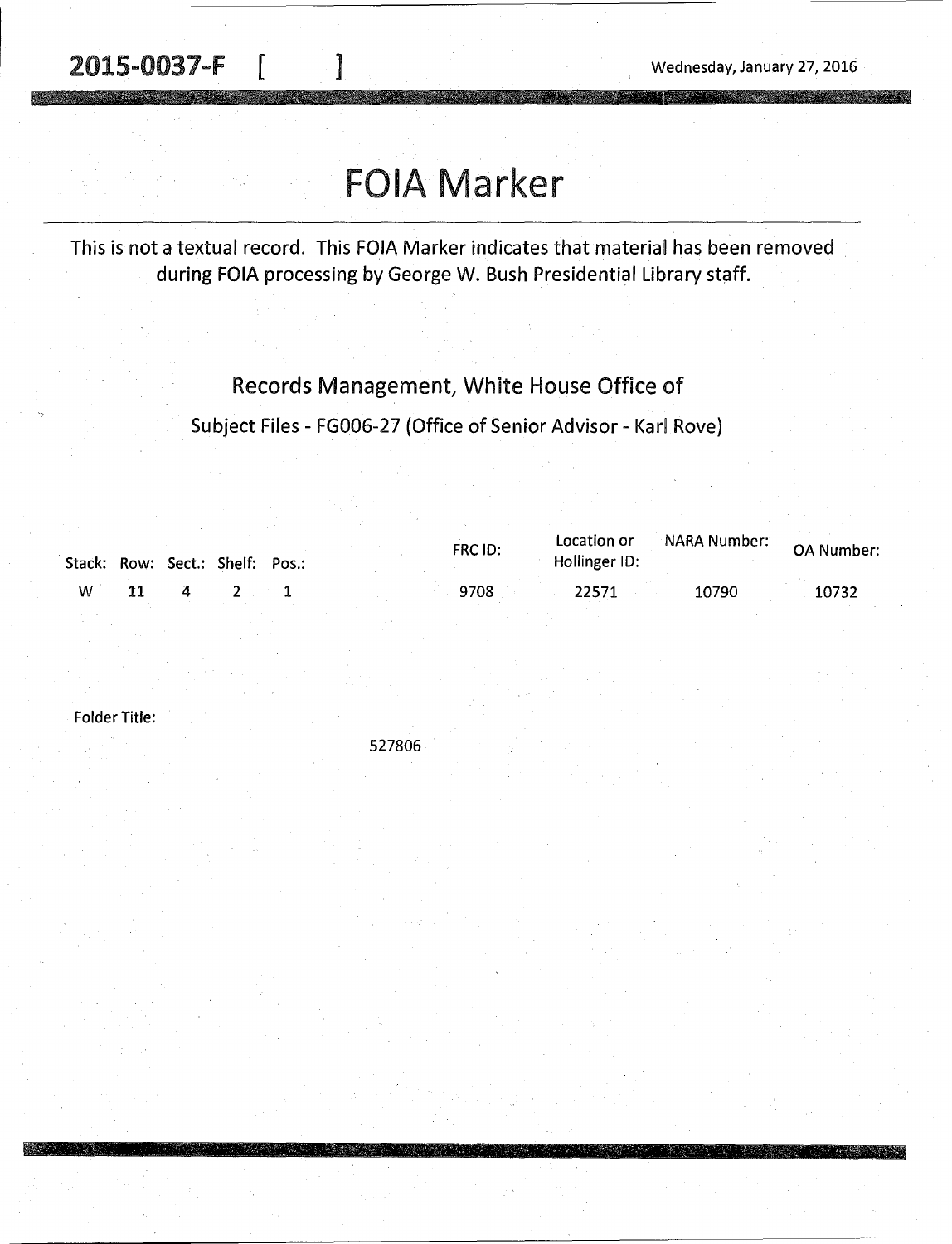**Withdrawn/Redacted Material**  The George W. Bush Library

| <b>DOCUMENT</b><br>NO. | <b>FORM</b> | <b>SUBJECT/TITLE</b> |                                               | <b>PAGES</b> | <b>RESTRICTION(S)</b><br><b>DATE</b> |
|------------------------|-------------|----------------------|-----------------------------------------------|--------------|--------------------------------------|
| 001                    | Letter      |                      | [Letter] - To: Karl Rove - From: James Dobson |              | $07/27/2002$ PRM;                    |
|                        |             |                      |                                               |              |                                      |

| <b>COLLECTION TITLE:</b><br>Records Management, White House Office of             |  |  |  |  |
|-----------------------------------------------------------------------------------|--|--|--|--|
| <b>SERIES:</b><br>Subject Files - FG006-27 (Office of Senior Advisor - Karl Rove) |  |  |  |  |
| <b>FOLDER TITLE:</b><br>527806                                                    |  |  |  |  |
| <b>FRC ID:</b><br>9708                                                            |  |  |  |  |

### RESTRICTION CODES

Presidential Records Act - [44 U.S.C. 2204(a)]

Pl National Security Classified Information [(a)(l) of the PRAI P2 Relating to the appointment to Federal office [(a)(2) of the PRAI

- P3 Release would violate a Federal statute [(a)(3) of the PRA]
- P4 Release would disclose trade secrets or confidential commercial or financial information [(a)(4) of the PRA]
- PS Release would disclose confidential advise between the President and his advisors, or between such advisors [a)(S) of the PRA]
- P6 Release would constitute a clearly unwarranted invasion of personal privacy  $|(a)(6)$  of the PRA
- PRM. Personal record misfile defined in accordance with 44 U.S.C. 2201(3).

#### Deed of Gift Restrictions

- A. Closed by Executive Order 13526 governing access to national security information.
- B. Closed by statute or by the agency which originated the document.
- C. Closed in accordance with restrictions· contained in donor's deed of gift.
- Freedom of Information Act 15 U.S.C. 552(b)I
	- b(l) National security classified information [(b)(l) of the FOIAI
	- b(2) Release would disclose internal personnel rules and practices of an agency [(b)(2) of the FOIA)
	- b(3) Release would violate a Federal statute  $[(b)(3)$  of the FOIA]
	- b(4) Release would disclose trade secrets or confidential or financial information [(b)(4) of the FOIAJ
	- b(6) Release would constitute a clearly unwarranted invasion of personal privacy  $[(b)(6)$  of the FOIA]
	- b(7) Release would disclose information compiled for law enforcement purposes ((b)(7) of the FOIAI
- b(8) Release would disclose information concerning the regulation of financial institutions [(b)(8) of the FOIAI
- b(9) Release would disclose geological or geophysical information concerning wells.  $[(b)(9)$  of the FOIA]

Records Not Subject to FOIA

Court Sealed - The document is withheld under a court seal and is not subject to the Freedom of Information Act.

Page I of I *rhis document was prepared on Tuesday, February 09, 2016*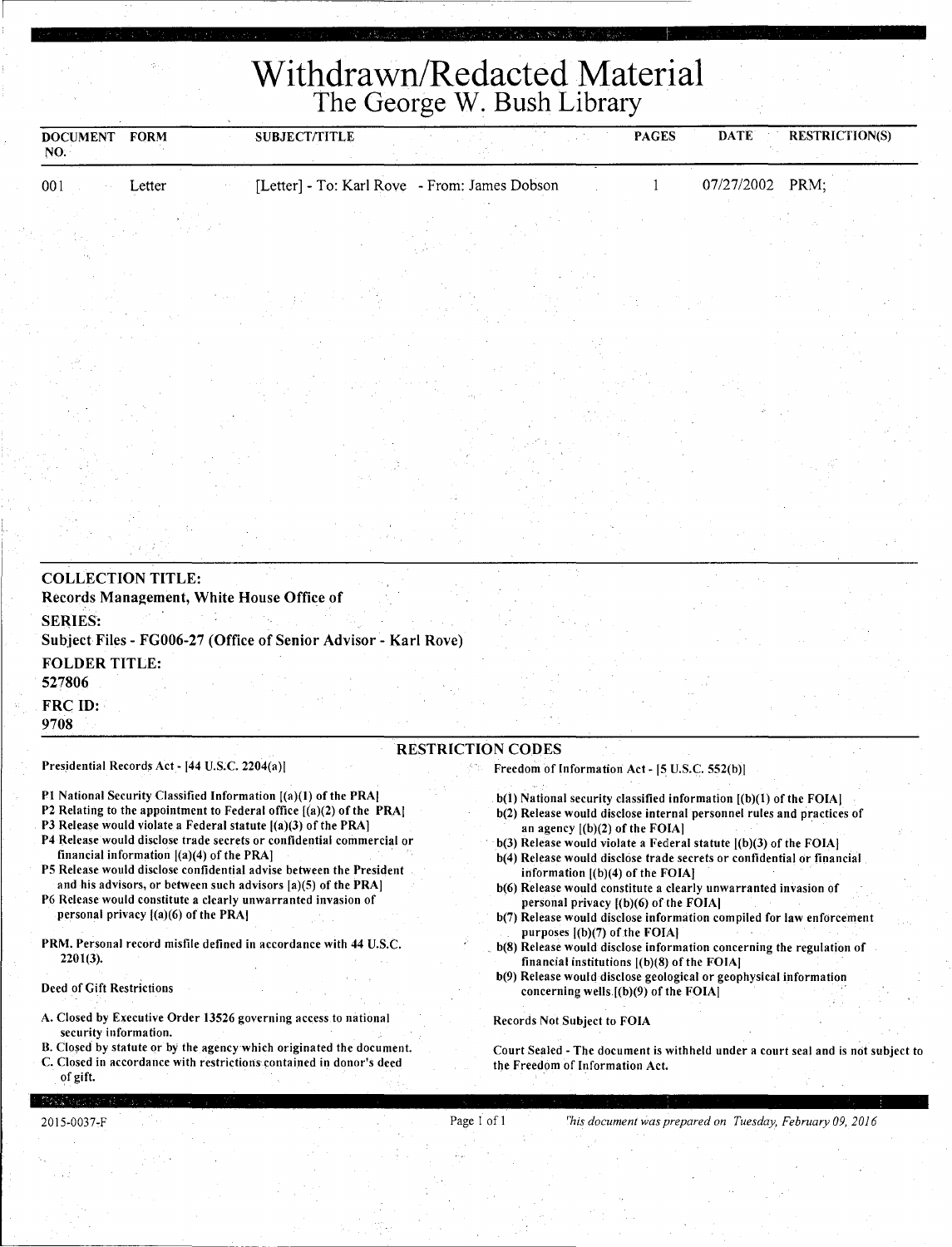$527806$ <br> $600627$ 



# Senior Advisor to the President The White House

Karl Rove Phone: (202) 456-2369 Fax: (202) 456-0191

| Date Due: 8/6/02 |  |
|------------------|--|
|                  |  |

Tim Goeglein OPL 189

For Your Information

7/27/02 ltr from James Dobson re: Louisiana Senate race. Please return this form w/ a draft reply. Thanks.

Susan Ralston (202) 456-2369

Filed by George W. Bush Library Staff

 $\mathcal{L}_\text{max}$